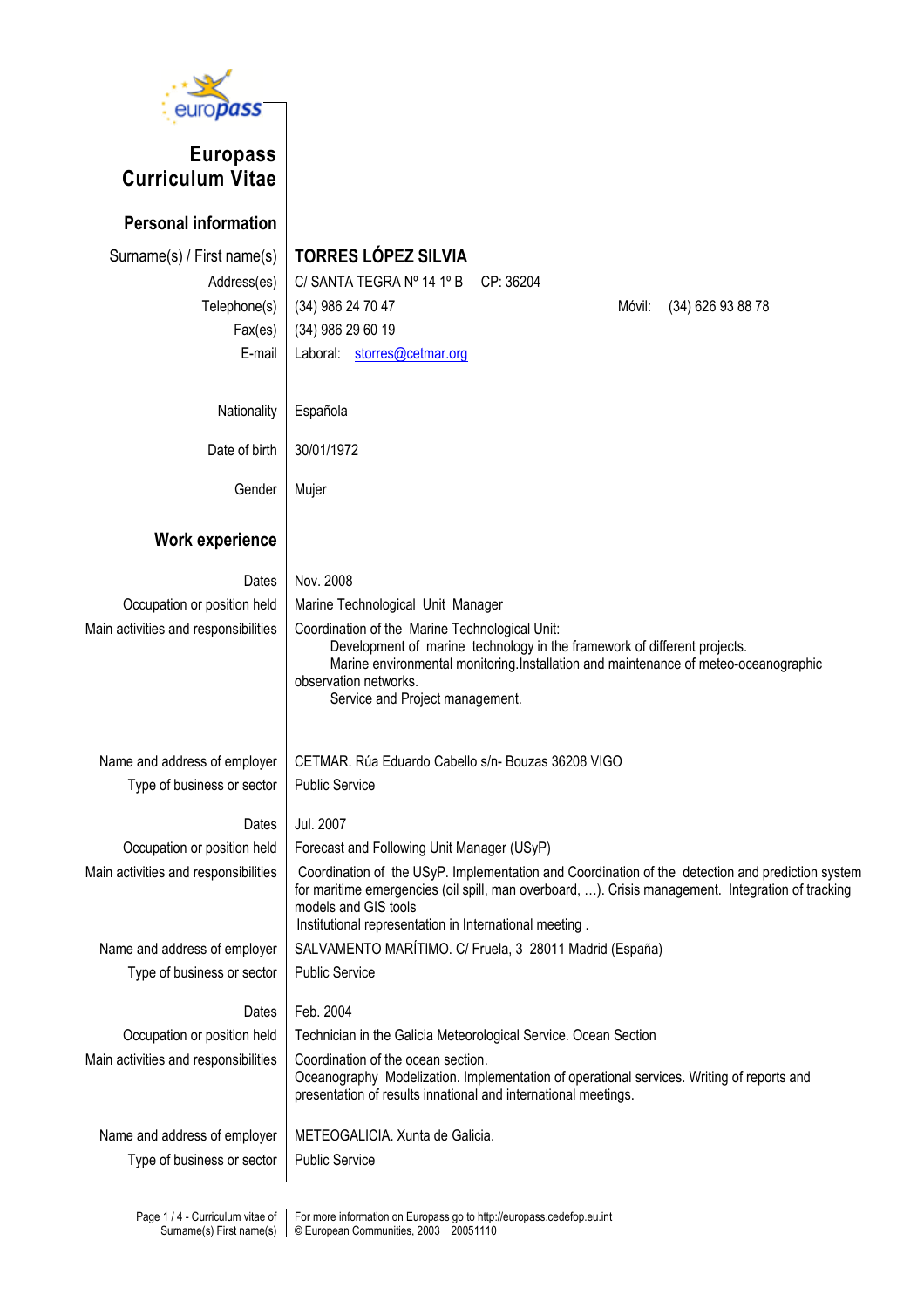| Dates<br>Occupation or position held<br>Main activities and responsibilities<br>Name and address of employer<br>Type of business or sector<br>Dates<br>Occupation or position held<br>Main activities and responsibilities<br>Name and address of employer<br>Type of business or sector | Feb. 2000<br>Proffesor<br>Research and Education.<br>Universidad de Vigo<br>Education<br>Sept. 1996<br>Research Fellowship<br>Physic oceanographic studies.<br>Instituto Español de Oceanografía en Tenerife<br><b>Public Sector</b> |  |  |  |  |  |
|------------------------------------------------------------------------------------------------------------------------------------------------------------------------------------------------------------------------------------------------------------------------------------------|--------------------------------------------------------------------------------------------------------------------------------------------------------------------------------------------------------------------------------------|--|--|--|--|--|
| <b>Education and training</b>                                                                                                                                                                                                                                                            |                                                                                                                                                                                                                                      |  |  |  |  |  |
| Dates                                                                                                                                                                                                                                                                                    | Abril 2008- Diciembre 2008                                                                                                                                                                                                           |  |  |  |  |  |
| Title of qualification awarded                                                                                                                                                                                                                                                           | International Maritime Law Expert                                                                                                                                                                                                    |  |  |  |  |  |
| Principal subjects/occupational skills<br>covered                                                                                                                                                                                                                                        | International Maritime Law                                                                                                                                                                                                           |  |  |  |  |  |
| Name and type of organisation<br>providing education and training                                                                                                                                                                                                                        | Instituto Marítimo Español y Universidad Pontificia de Comillas                                                                                                                                                                      |  |  |  |  |  |
| Level in national or international<br>classification                                                                                                                                                                                                                                     |                                                                                                                                                                                                                                      |  |  |  |  |  |
| Dates                                                                                                                                                                                                                                                                                    | Enero 2008- Marzo 2008                                                                                                                                                                                                               |  |  |  |  |  |
| Title of qualification awarded                                                                                                                                                                                                                                                           | Maritime Traffic and Harbour Management Expert                                                                                                                                                                                       |  |  |  |  |  |
| Principal subjects/occupational skills<br>covered                                                                                                                                                                                                                                        |                                                                                                                                                                                                                                      |  |  |  |  |  |
| Name and type of organisation<br>providing education and training                                                                                                                                                                                                                        | Escuela Superior de Ingenieros de caminos, canales y puertos de Madrid                                                                                                                                                               |  |  |  |  |  |
| Level in national or international<br>classification                                                                                                                                                                                                                                     |                                                                                                                                                                                                                                      |  |  |  |  |  |
| Dates                                                                                                                                                                                                                                                                                    | <b>Julio 2003</b>                                                                                                                                                                                                                    |  |  |  |  |  |
| Title of qualification awarded                                                                                                                                                                                                                                                           | <b>PHD in Marine Sciences</b>                                                                                                                                                                                                        |  |  |  |  |  |
| Principal subjects/occupational skills<br>covered                                                                                                                                                                                                                                        | Modelización oceanográfica                                                                                                                                                                                                           |  |  |  |  |  |
| Name and type of organisation<br>providing education and training                                                                                                                                                                                                                        | Universidad de Vigo                                                                                                                                                                                                                  |  |  |  |  |  |
| Level in national or international<br>classification                                                                                                                                                                                                                                     | Cum laudem                                                                                                                                                                                                                           |  |  |  |  |  |
| Dates                                                                                                                                                                                                                                                                                    | Junio 1995                                                                                                                                                                                                                           |  |  |  |  |  |
| Title of qualification awarded                                                                                                                                                                                                                                                           | <b>Marine Sciences</b>                                                                                                                                                                                                               |  |  |  |  |  |
| Principal subjects/occupational skills<br>covered                                                                                                                                                                                                                                        |                                                                                                                                                                                                                                      |  |  |  |  |  |
| Name and type of organisation<br>providing education and training                                                                                                                                                                                                                        | Universidad de Cádiz                                                                                                                                                                                                                 |  |  |  |  |  |
| Level in national or international<br>classification                                                                                                                                                                                                                                     | Sobresaliente                                                                                                                                                                                                                        |  |  |  |  |  |
|                                                                                                                                                                                                                                                                                          |                                                                                                                                                                                                                                      |  |  |  |  |  |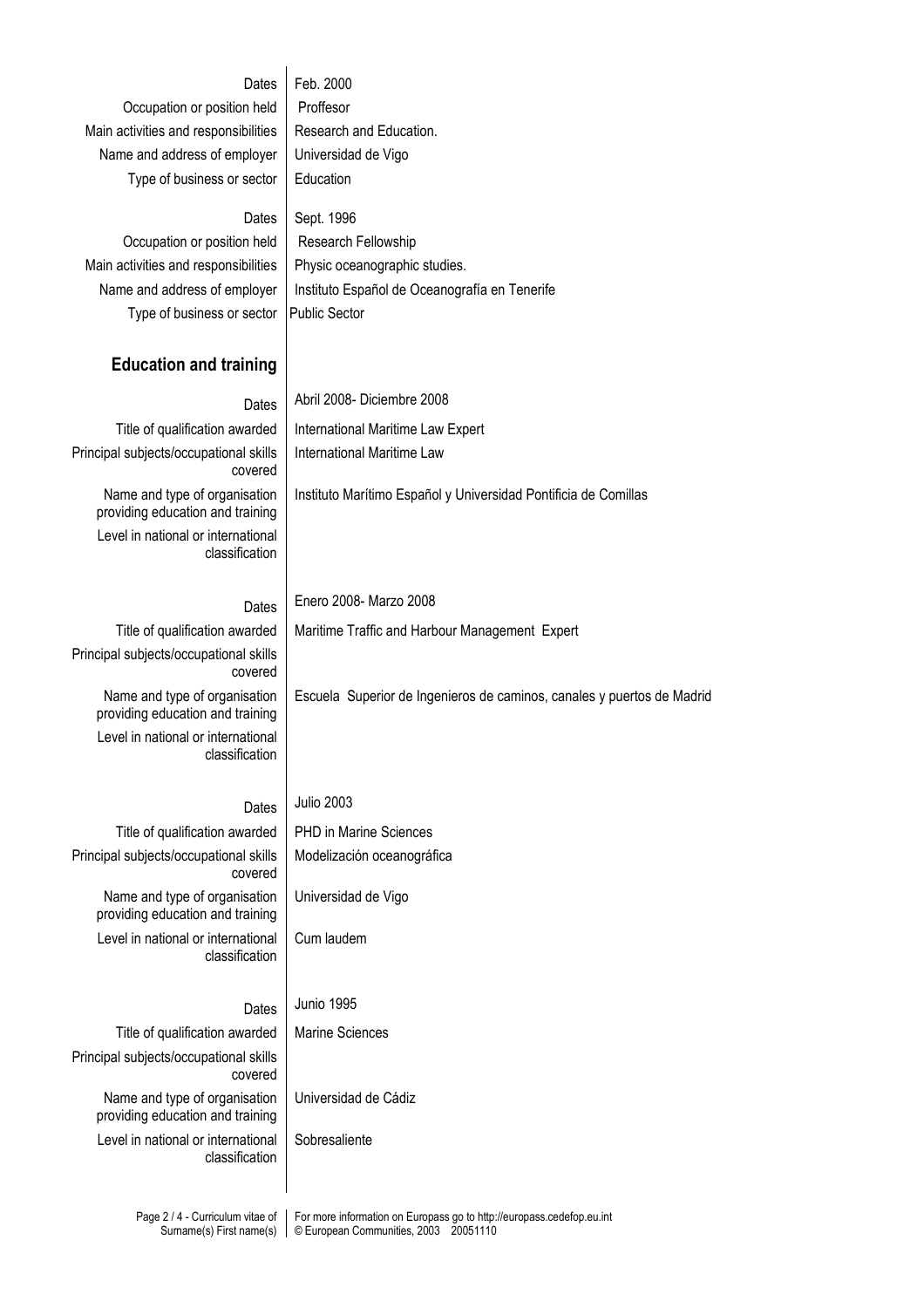| <b>Personal skills and</b><br>competences |                                                                                                                                                                                                                                                                                                                                                                                                                                                                                                                                                                                                                                                                                                                                                                                                                                                                                                                                                                                                                                                                      |                |                          |                    |                          |                   |                          |                |                          |  |  |  |
|-------------------------------------------|----------------------------------------------------------------------------------------------------------------------------------------------------------------------------------------------------------------------------------------------------------------------------------------------------------------------------------------------------------------------------------------------------------------------------------------------------------------------------------------------------------------------------------------------------------------------------------------------------------------------------------------------------------------------------------------------------------------------------------------------------------------------------------------------------------------------------------------------------------------------------------------------------------------------------------------------------------------------------------------------------------------------------------------------------------------------|----------------|--------------------------|--------------------|--------------------------|-------------------|--------------------------|----------------|--------------------------|--|--|--|
| Mother tongue(s)                          | <b>SPANISH</b>                                                                                                                                                                                                                                                                                                                                                                                                                                                                                                                                                                                                                                                                                                                                                                                                                                                                                                                                                                                                                                                       |                |                          |                    |                          |                   |                          |                |                          |  |  |  |
| Other language(s)                         | <b>ENGLISH</b>                                                                                                                                                                                                                                                                                                                                                                                                                                                                                                                                                                                                                                                                                                                                                                                                                                                                                                                                                                                                                                                       |                |                          |                    |                          |                   |                          |                |                          |  |  |  |
| Self-assessment                           |                                                                                                                                                                                                                                                                                                                                                                                                                                                                                                                                                                                                                                                                                                                                                                                                                                                                                                                                                                                                                                                                      | Understanding  |                          |                    | <b>Speaking</b>          |                   |                          |                | Writing                  |  |  |  |
| European level (*)                        | Listening                                                                                                                                                                                                                                                                                                                                                                                                                                                                                                                                                                                                                                                                                                                                                                                                                                                                                                                                                                                                                                                            |                | Reading                  | Spoken interaction |                          | Spoken production |                          |                |                          |  |  |  |
| <b>ENGLISH</b>                            | B<br>Usuario<br>2<br>independiente                                                                                                                                                                                                                                                                                                                                                                                                                                                                                                                                                                                                                                                                                                                                                                                                                                                                                                                                                                                                                                   | B <sub>2</sub> | Usuario<br>independiente | B <sub>2</sub>     | Usuario<br>independiente | B <sub>2</sub>    | Usuario<br>independiente | B <sub>2</sub> | Usuario<br>independiente |  |  |  |
|                                           | (*) Common European Framework of Reference for Languages                                                                                                                                                                                                                                                                                                                                                                                                                                                                                                                                                                                                                                                                                                                                                                                                                                                                                                                                                                                                             |                |                          |                    |                          |                   |                          |                |                          |  |  |  |
| Computer skills and competences           | Operative Systems: Windows y linux<br>Fortran, C, Perl<br>Numerical Modelization: MM5, MOHID, ROMS.<br>Oil spill models: OILMAP, TESEO<br>Ofimatic                                                                                                                                                                                                                                                                                                                                                                                                                                                                                                                                                                                                                                                                                                                                                                                                                                                                                                                   |                |                          |                    |                          |                   |                          |                |                          |  |  |  |
| Driving licence                           | B <sub>1</sub>                                                                                                                                                                                                                                                                                                                                                                                                                                                                                                                                                                                                                                                                                                                                                                                                                                                                                                                                                                                                                                                       |                |                          |                    |                          |                   |                          |                |                          |  |  |  |
| <b>Publication</b>                        | Torres López, S., Álvarez-Salgado P., Varela R. Fractionation during detritus mineralisation in the<br>NW Iberian Upwelling. A 1-D modelling approach. Journal of Marine Systems Vol: 54 (2005):175-193.                                                                                                                                                                                                                                                                                                                                                                                                                                                                                                                                                                                                                                                                                                                                                                                                                                                             |                |                          |                    |                          |                   |                          |                |                          |  |  |  |
|                                           | Torres López, S., Varela R., Delhez, E.Residual Circulation and Thermohaline Distribution of the Ría<br>de Vigo: A 3-D Hydrodynamical Model. Scientia Marina Vol: 65 277-289 2001                                                                                                                                                                                                                                                                                                                                                                                                                                                                                                                                                                                                                                                                                                                                                                                                                                                                                    |                |                          |                    |                          |                   |                          |                |                          |  |  |  |
|                                           | Varela, R.A., Rosón Porto, G, Herrera, J.L., Torres-López, S. y Fernández-Romero, A.A general view<br>of the of the hydrographic and dynamical patterns of the Rias Baixas adjacent sea area Journal of<br>Marine Systems. Journal of Marine Systems Vol: 54<br>Fecha: 2005<br>Emilio Fernandez, Florentina Alvarez, Ricardo Anadon, Susana Barquero, Antonio Bode, Ana Garcia,<br>Carlos Garcia-Soto, Julio Gil, Nicolas Gonzalez, Arantza Iriarte, Beatriz Mouriño, Francisco<br>Rodriguez, Ricardo Sanchez, Eva Teira, Silvia Torres López, Luis Valdes, Manuel Varela, Ramiro<br>Varela and Manuel Zapata The spatial distribution of plankton communities in a SlopeWater<br>anticyclonic Oceanic eDDY (SWODDY) in the southern Bay of BiscayJournal of Marine Biology<br>U.K. Vol: 84, 501-517 2004<br>Carracedo, P., M. Barreiro, S. Torres, P. Montero, V. Pérez-Muñuzuri y V. Pérez VillarAcoplamiento<br>de un modelo Hidrodinámico de escala global con uno de escala regional para Galicia. Real<br>Academia Galega de Ciencias. Vol. XXII : 85-100 2003 |                |                          |                    |                          |                   |                          |                |                          |  |  |  |
|                                           |                                                                                                                                                                                                                                                                                                                                                                                                                                                                                                                                                                                                                                                                                                                                                                                                                                                                                                                                                                                                                                                                      |                |                          |                    |                          |                   |                          |                |                          |  |  |  |
|                                           |                                                                                                                                                                                                                                                                                                                                                                                                                                                                                                                                                                                                                                                                                                                                                                                                                                                                                                                                                                                                                                                                      |                |                          |                    |                          |                   |                          |                |                          |  |  |  |
|                                           | Revisión de artículo: Velez-Belchí, P., Tintoré, J. Vertical velocities at an ocean front.<br>Scientia<br>Marina2001                                                                                                                                                                                                                                                                                                                                                                                                                                                                                                                                                                                                                                                                                                                                                                                                                                                                                                                                                 |                |                          |                    |                          |                   |                          |                |                          |  |  |  |